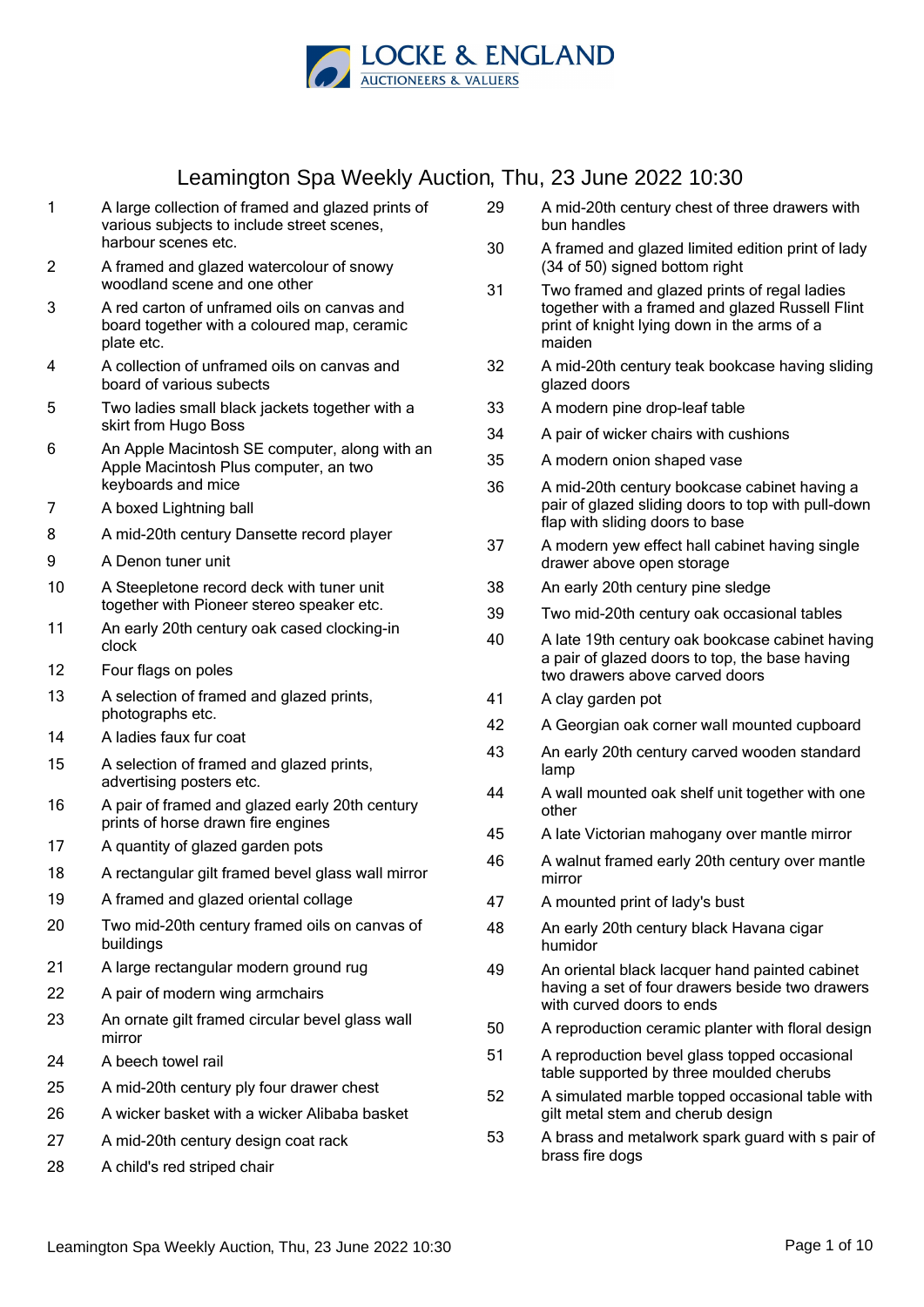

- 54 A mid-20th century walnut veneered drop-leaf table
- 55 A reproduction green upholstered foot stool with cabriole legs
- 56 An early 20th century walnut wind-out table with one extra leaf
- 57 An early 20th century oak framed long stool with needlework seat
- 58 An early 20th century walnut coal box with lift-up lid
- 59 A modern beech rocking chair
- 60 A mid-20th century oak occasional table with barley twist legs together with a stained pine wine table
- 61 A child's white painted wooden toy box
- 62 A bent wood sift together with a stained pine plate rack
- 63 A waxed pine wall mounted corner cabinet
- 64 A Britwood child's desk
- 65 A waxed pine low level occasional table with drawer to side
- 66 A blue ground rug
- 67 A pair of modern blue upholstered tub chairs
- 68 A modern pink PVC swivel office chair
- 69 A bamboo circular occasional table
- 70 A Georgian mahogany pedestal table (A/F)
- 71 A modern turquoise upholstered chair supported on splayed feet together with a matching footstool
- 72 A collection of framed and glazed prints, watercolours, etc on various subjects to include lions, people, etc
- 73 An assortment of five framed an unframed pictures to include two oils on board in the icon style, a framed mixed media artwork, along with two prints
- 74 A framed and glazed print of donkey titled 'Busby'
- 75 Two framed and glazed limited edition hunting prints no.268/500 and 391/500 signed in pencil
- 76 A Danny Eastwood artwork together with a John Smith artwork and a stained wooden framed mirror shaped as a heart
- 77 Two mid-20th century framed copper plates of **Churches**
- 78 A brass and metalwork stick stand
- 79 A collection of framed and glazed coloured maps of Rutlandshire, stately houses, etc
- 80 A framed and glazed unsigned watercolour of revelry scene
- 81 A gilt metal mirror wall sconce
- 82 An early 20th century mirror having a pierced carved plaque
- 83 A framed and glazed sampler
- 84 A selection of four framed and glazed limited edition prints
- 85 A pink ground Chinese style rug
- 86 An enamelled metalwork floor standing lantern stand
- 87 A framed and glazed watercolour of eastern gentleman with beard, unsigned
- 88 A framed and glazed watercolour of dying swordsman signed bottom left G.Siquiti
- 89 A framed and glazed watercolour of still life signed bottom right John Clarke
- 90 A light Ercol glazed two door bookcase
- 91 A light Ercol cabinet with single door
- 92 A wooden plaque of warrior
- 93 A light Ercol wall mounted plate rack
- 94 A light Ercol wall mounted plate rack
- 95 A framed and glazed artwork on fabric of two shire horses signed K.Calcutt
- 96 Three Japanese framed and glazed possible watercolours of birds and sailing boats
- 97 A light Ercol cabinet having four glazed doors with four cupboard doors to base in four sections
- 98 A framed and glazed etching of cavalier signed bottom left
- 99 A framed and glazed French print of lady with parasol
- 100 A carved wooden twin handled tray with squirrel design
- 101 A framed and glazed watercolour of bridge over river
- 102 Three framed and glazed coloured maps of Yorkshire, Turkey, and Lincolnshire
- 103 A light Ercol cabinet having a pull down flap above two cupboard doors and single drawer to base
- 104 A light Ercol tea trolley having drop leaves to top with two trays underneath
- 105 A light Ercol occasional table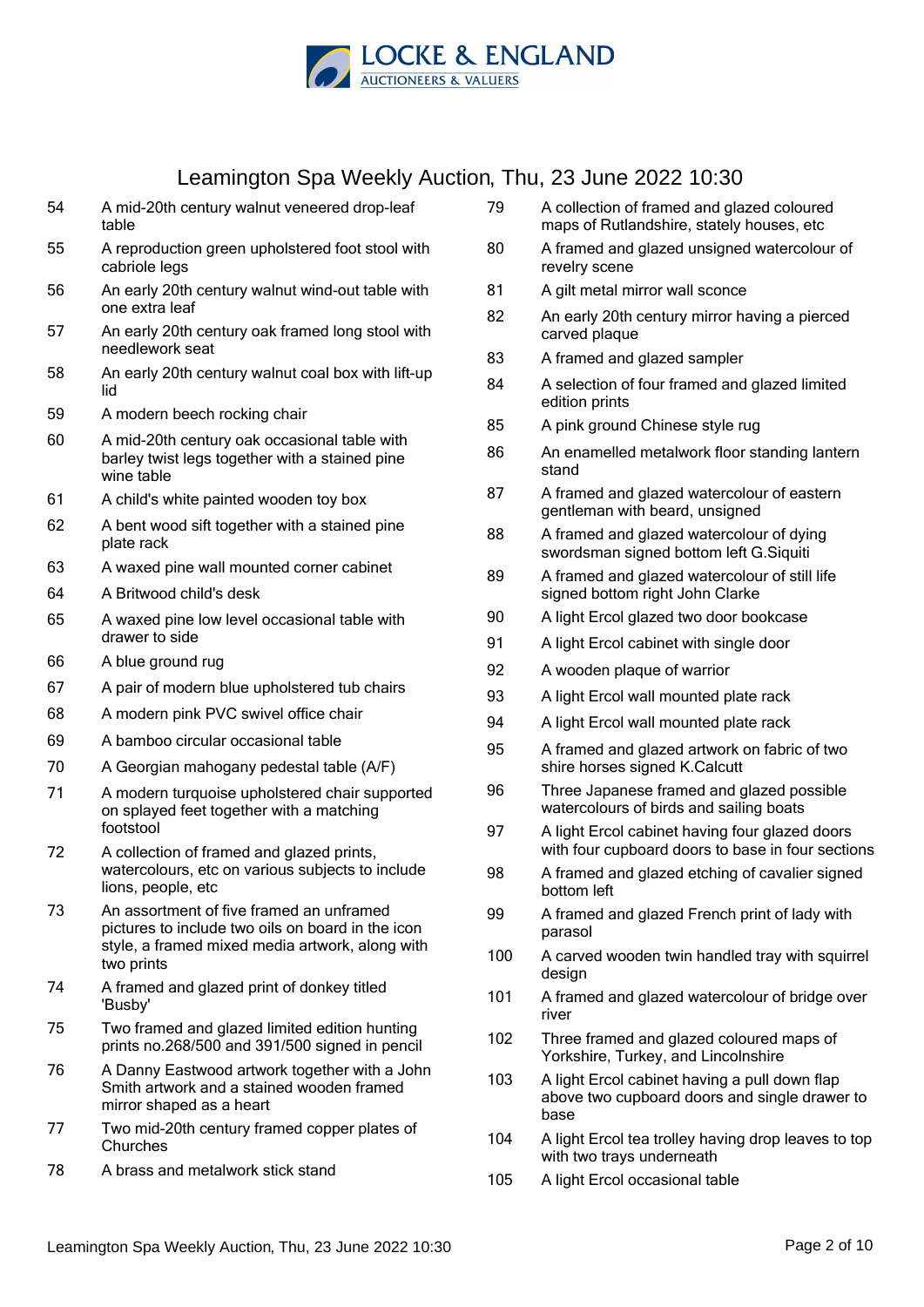

- 106 A light Ercol cabinet having two drawers above a pull down flap
- 107 A framed oil on board of cottage scene
- 108 A large framed oil on canvas of continental lake scene
- 109 A framed and glazed possible watercolour of gentleman with white shirt
- 110 A framed oil on board of city scene
- 111 A Victorian mahogany washstand
- 112 A mahogany wine table (A/F)
- 113 A regency style swing skeleton mirror
- 114 A pair of framed and glazed French architectural prints
- 115 A framed and glazed possible watercolour of roses
- 116 A framed oil on canvas of bridge over lily pond
- 117 An early 20th century wooden footstool having a floral decorated seat
- 118 A dressing chest having swing mirror to back, the base having two short over two long drawers
- 119 A framed and glazed print 'On The Banks Of The Conway'
- 120 A framed and glazed oil on canvas of wooded pond scene
- 121 An early 20th century metamorphic high chair
- 122 Two Stag chests of drawers, one having five drawers, the other having three
- 123 Three framed and glazed watercolours, two of cottage scenes, the other of countryside
- 124 A white enamel bread bin
- 125 A waxed pine dresser having plate rack above base with open storage and two cupboard doors
- 126 A stained chest of two short over three long drawers
- 127 A portable wind up gramophone player (A/F) together with a selection of 78 records
- 128 An early 20th century carved oak framed bevel glass mirror with hand painted rose design
- 129 An oak long cased clock case (No movement) (A/F)
- 130 A framed limited edition embellished canvas board print titled 'Cherry Blossom' signed Pei Yang No.16 of 95
- 131 A framed and glazed limited edition print titled 'Tea For Two' no.63/550 signed Perri Duncan
- 132 A framed and glazed limited edition double mount print titled 'On The Up' no.199/295 signed S.Howells
- 133 A framed and glazed limited edition triple mounted print titled 'Bright Lights 1' no.8/150 signed David Farren
- 134 A modern cherry wood effect dressing chest having detachable mirror to back, the base having four long drawers
- 135 A reproduction oak wall mounted glazed cabinet
- 136 An early 20th century walnut veneered radio receiver
- 137 A mid-20th century oak hall table with single drawer
- 138 An early 20th century beech framed stool with seagrass seat
- 139 A mid-20th century mirror back oak dresser, having bevel glass mirror to back, the base having two drawers above cupboard doors
- 140 A dome cased Singer manual sewing machine
- 141 A framed and glazed limited edition double mounted print titled 'High Above The Harbour' no.9/50 signed Nikky Corker
- 142 A framed and glazed limited edition print titled 'The World Of Toblamory' no.2/2 by Warwickshire artist Anya Simmons
- 143 A framed and glazed limited edition double mounted print titled 'In An Instant' no.491/650 signed David Denby
- 144 A framed and glazed limited edition double mounted print titled 'Butterfly Parade' no. 123/195 signed Jennie Murphey
- 145 A My Fair Lady collector's ceramic headed doll 'Day at the Races'
- 146 A framed and glazed print of lounging lady by mirror by Francis Boxall
- 147 An early 20th century oak bachelor's bureau
- 148 A mid-20th century oak cabinet with linen fold doors
- 149 A mid-20th century oak draw leaf table with a set of four similar chairs
- 150 A brass and copper fire fender
- 151 A mid-20th century oak swivel topped drop leaf table
- 152 A mid-20th century oak gate leg table on bobbin supports
- 153 A reproduction wooden two tier occasional table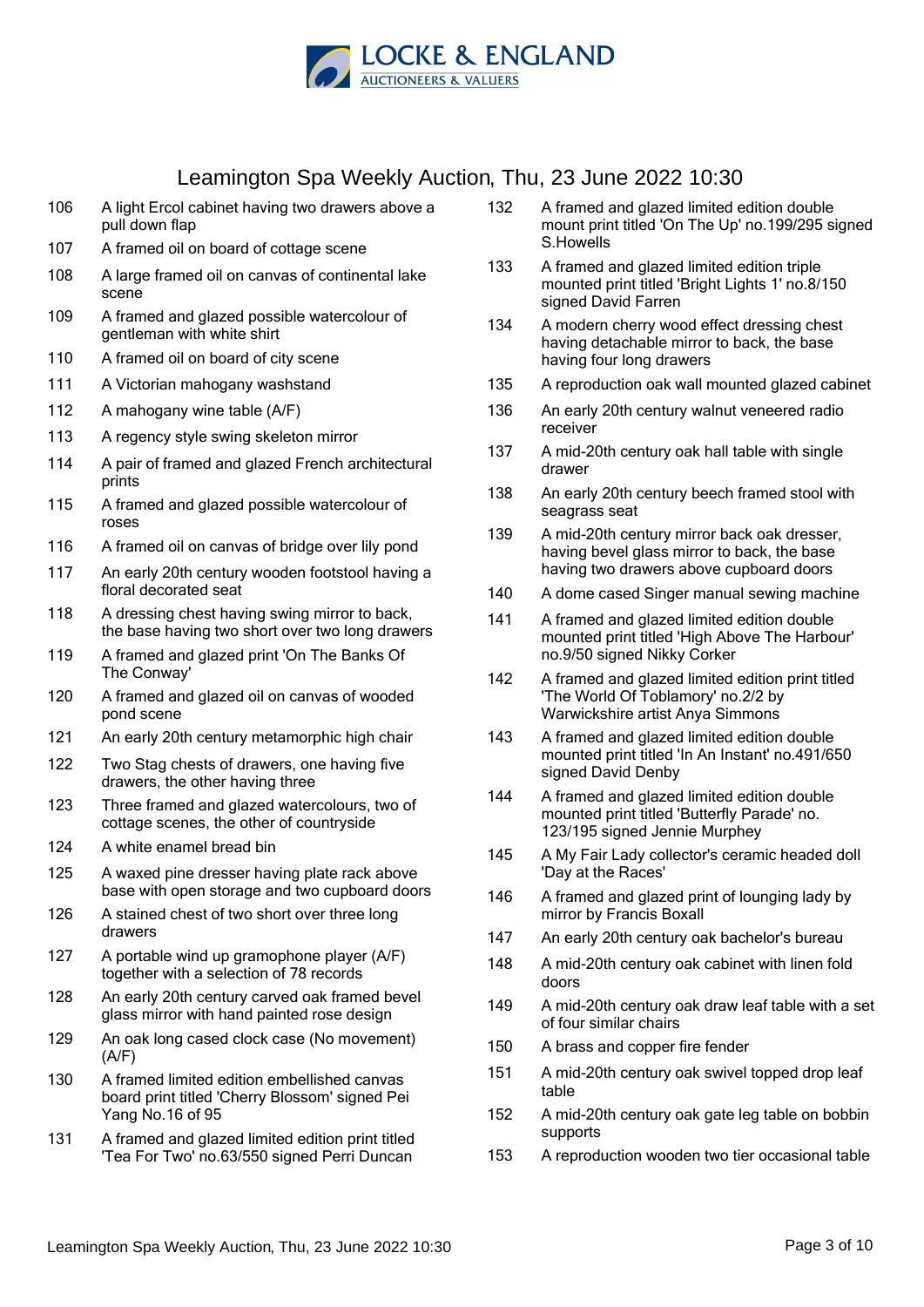

- 154 A mid-20th century dressing chest having swing mirror to back with three long drawers to base
- 155 A high quality oak antique style centre table with two drawers above under tier
- 156 A reproduction oak drop leaf occasional table
- 157 An oak occasional table
- 158 A miniature dresser having plate rack, two cupboard doors, and two drawers to top, the base having three drawers
- 159 A mid-20th century oak two door cabinet
- 160 A reproduction oak pedestal circular topped occasional table
- 161 A set of four plus one mahogany rail back chairs
- 162 A Victorian mahogany tilt top breakfast table
- 163 A 19th century oak pedestal table with later top
- 164 An early 20th century turned legged music stool
- 165 An early 20th century mahogany fold over games table
- 166 An early 20th century jardinière stand with barley twist support
- 167 A light Ercol suite comprising of a three seater settee, a pair of matching chairs, and a footstool
- 168 A light Ercol coffee table with spindle under tier
- 169 A light Ercol extending dining table together with a set of four standard matching chairs
- 170 A light Ercol occasional table having one drop leaf
- 171 A light Ercol pebble table
- 172 A set of six reproduction wheat design mahogany framed dining chairs
- 173 A modern floral decorated magazine rack
- 174 A mid-20th century Morris of Glascow teak fall front bureau having fall above single drawer above a pair of cupboard doors
- 175 A mid-20th century slimline drop-leaf table
- 176 A late Victorian mahogany framed parlour chair
- 177 A mid-20th century bureau having pull-down flap with part fitted interior above three graduated drawers
- 178 An early 20th century brass and copper desk lamp
- 179 A set of four early 20th century walnut dining chairs
- 180 A wooden packing case by Alvis & Eldrrs Fyffes Ltd.
- 181 A modern media cabinet having a glazed door
- 182 A pair of modern wooden garden chairs by Swan
- 183 A red painted occasional table with a 'Disney Classic fun' comic design together with a gilt metal basket on legs
- 184 A waxed pine drop-leaf table
- 185 A scrubbed top early 20th century farmhouse style table with single drawer
- 186 A hammered brass coal box
- 187 A mid-20th century teak extending dining table together with a set of four matching chairs by Austin Sweet
- 188 An oak cased canteen of cutlery by Walker and Hall
- 189 A mid-20th century dressing chest having a bevel glass mirror to back, the base having three drawers flanked by cupboard doors
- 190 A travelling glazed display case
- 191 A mid-20th century design coffee table having a marble design effect to top with single drawer on black fluted legs
- 192 A mid-20th century teak sideboard having two sliding doors concealing four drawers and open storage
- 193 A black painted glazed display cabinet
- 194 A mahogany writing slope
- 195 A mahogany bow fronted glazed cabinet with ball and claw feet
- 196 A reproduction monk's bench
- 197 A reproduction mahogany canteen chest with a red tooled leather insert to top, containing a quantity of kings pattern flatware by N.Barnett and co.
- 198 A large rectangular rug (A/F)
- 199 An Edwardian walnut music cabinet
- 200 An oak framed vitrene
- 201 A high quality carved legged stool
- 202 A reproduction desk having a tooled leatherette insert to top with single drawer flanked by two banks of four drawers
- 203 An early 20th century hammered metal cherub design log basket
- 204 A set of six spindle back dining chairs
- 205 An open arm hall chair with sea grass seat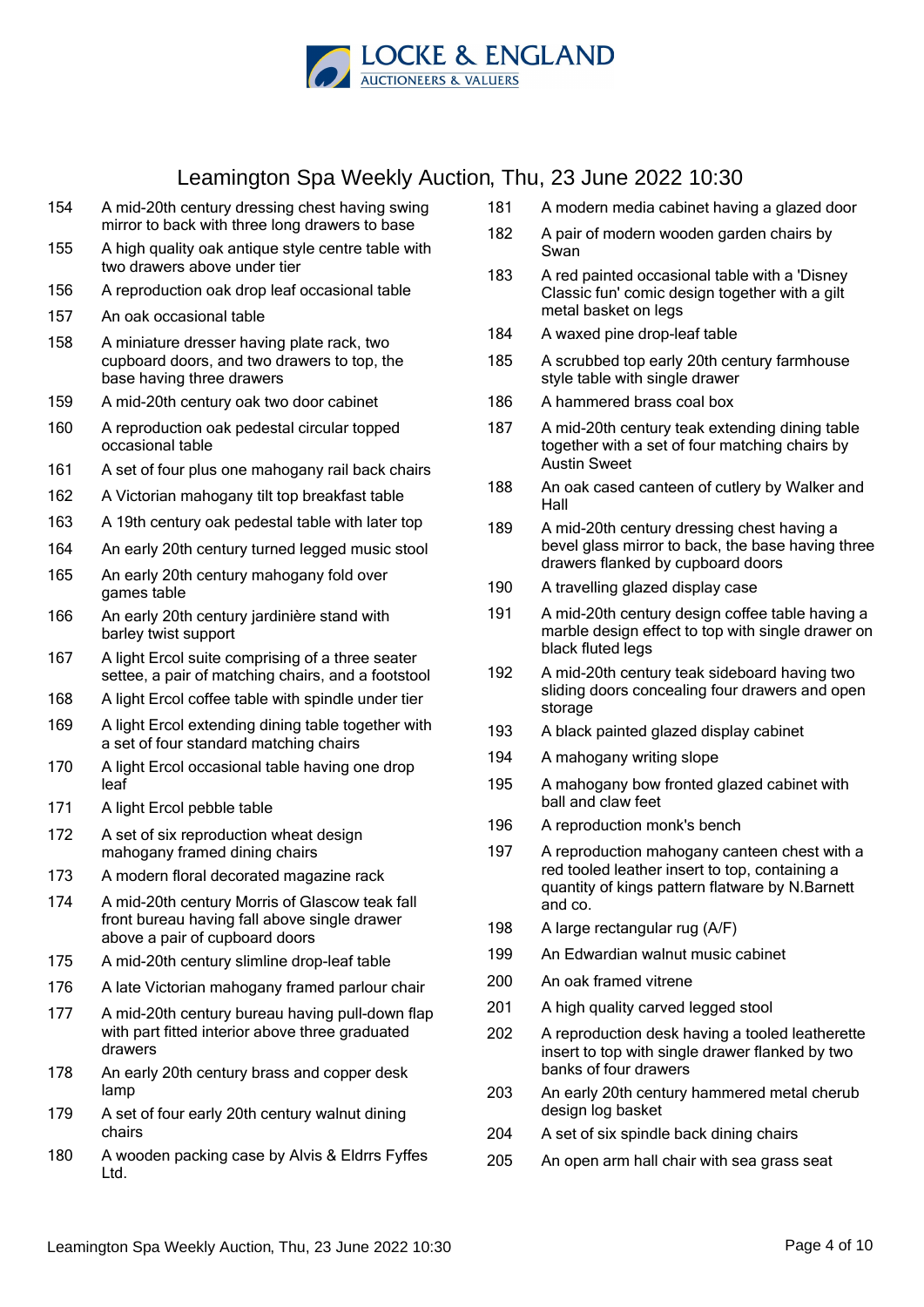

# Leamington Spa Weekly Auction, Th

| 206 | A mid-20th century open armchair with a black<br>Rexine back and seat                       |
|-----|---------------------------------------------------------------------------------------------|
| 207 | Three woven PVC open armchairs with metal<br>supports                                       |
| 208 | A child's dolls pram by Swallow                                                             |
| 209 | A selection of three plus four black painted metal<br>wall mounted planters                 |
| 210 | An industrial metal office desk                                                             |
| 211 | A MS200 Compound Mitre Saw                                                                  |
| 212 | A boxed full motion TV wall mount                                                           |
| 213 | A Stil HS81R petrol hedge trimmer                                                           |
| 214 | A Honda GXV160 Lawnlite Pro lawn mower                                                      |
| 215 | A garden push-along sweeper                                                                 |
| 216 | A garden push-along lawn seeder                                                             |
| 217 | A green painted carpenter's chest                                                           |
| 218 | An early 20th century carpenter's work bench                                                |
| 219 | An early 20th century carpenter's green painted<br>tool chest                               |
| 220 | An aluminum garden table with a set of four<br>matching chairs                              |
| 221 | Three mid-20th century chrome legged chairs                                                 |
| 222 | An early 20th century inlaid hall chair                                                     |
| 223 | A framed and glazed James Bond print 'Fifty<br>Years of James Bond'                         |
| 224 | A pink Stagg acoustic guitar                                                                |
| 225 | A framed and glazed print of train after Don<br><b>Breckon</b>                              |
| 226 | Two wooden trestle stands                                                                   |
| 227 | A weathered garden bench                                                                    |
| 228 | Three framed and glazed watercolours of<br>cottage interior, countryside and boating scenes |
| 229 | An early 20th century collapsible bench                                                     |
| 230 | Two framed and glazed watercolours, one of<br>poppies the other still life                  |
| 231 | A framed and glazed possible watercolour of a<br>submarine                                  |
| 232 | A VW100 vacuum                                                                              |
| 233 | A Record Power RSPT260 thickness planer                                                     |
| 234 | A Kitty Bandsaw                                                                             |
| 235 | A SPA1000 extractor fan                                                                     |
| 236 | A Record Power Model No1 wood lathe                                                         |
| 237 | An extending aluminium ladder                                                               |

|     | ิ Thu, 23 June 2022 10:30                                                                    |
|-----|----------------------------------------------------------------------------------------------|
| 238 | A selection of long clamps                                                                   |
| 239 | A folding work bench                                                                         |
| 240 | A JUMB compressor                                                                            |
| 241 | A TIP chop saw                                                                               |
| 242 | A Rexon SS-16SA fret saw                                                                     |
| 243 | A bench top sander                                                                           |
| 244 | A folding router bench                                                                       |
| 245 | A Bosch GLF1700 Ace Router mounted on work<br>bench                                          |
| 246 | A Bosch drill attached to drill pillar                                                       |
| 247 | Two bench top grinders                                                                       |
| 248 | A back pack sprayer                                                                          |
| 249 | An industrial style workshop vacuum                                                          |
| 250 | A tray containing an assortment of woodworking<br>clamps                                     |
| 251 | A tray containing a mitre saw etc.                                                           |
| 252 | A Mac Allister MAC360PWA pressure washer                                                     |
| 253 | A blue metal cantilever tool box with an<br>assortment of tools                              |
| 254 | A petrol strimmer                                                                            |
| 255 | A selection of long handled garden tools                                                     |
| 256 | A garden blower                                                                              |
| 257 | A framed and glazed mid-20th century industrial<br>print                                     |
| 258 | A tray containing a quantity of lathe turning<br>chisels                                     |
| 259 | A tray containing a selection of electric hand<br>tools to include router, saws etc.         |
| 260 | A tray containing a quantity of Stanley planes to<br>include No 4, No 5, No 5 1/2, No 6 etc. |
| 261 | A selection of wooden blocks                                                                 |
| 300 | An embossed brass effect stick stand containing<br>a selection of walking sticks             |
| 301 | A 19th century brass oil lamp stand converted to<br>electricity                              |
| 302 | A Chinese carved wooden figure of elderly<br>gentleman                                       |
| 303 | Two 19th century brass doorstops with cherub<br>design                                       |
| 304 | A resin moulded figure of horse's head on plinth                                             |
| 305 | A 19th century oil lamp                                                                      |
| 306 | A late 19th century slate mantle clock                                                       |
| 307 | Four Spanish ceramic figures of ladies                                                       |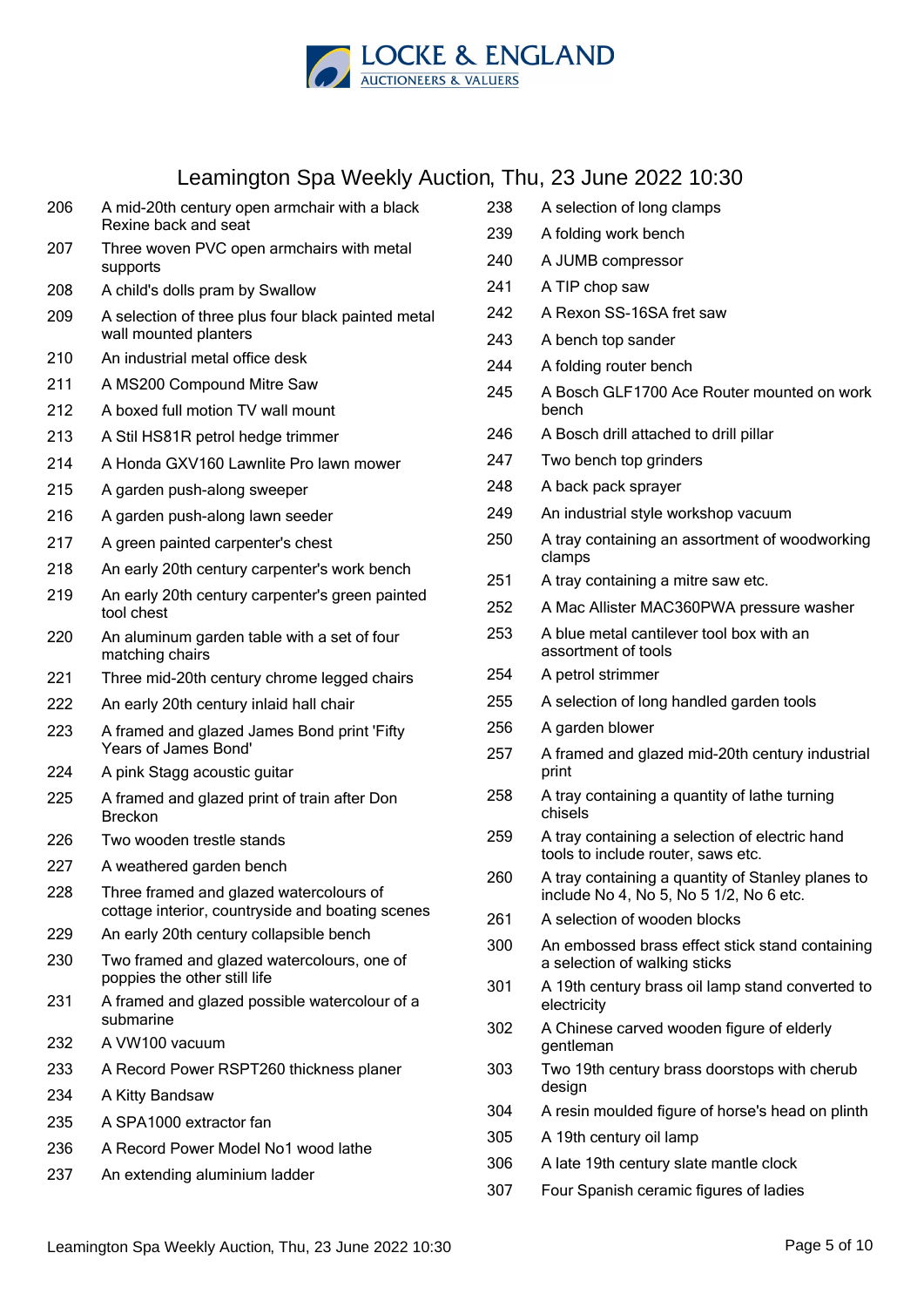

- 308 A pair of 'The Diamond Princess' brass candlesticks
- 309 A canteen of king's pattern cutlery by Smith Seymour Ltd
- 310 A pair of 19th century painted glass vases, along with a green ceramic urn
- 311 A glass dome on stand
- 312 A ceramic table lamp with oriental design
- 313 An early 20th century oak cased mantle clock
- 314 A mid-20th century red glass vase together with similar ashtray
- 315 A Lladro ceramic figure of windswept lady with bird on shawl
- 316 A Royal Worcester figure 'Rose Arbour' Ltd edition 363/950
- 317 A Royal Worcester figure 'Summer's Dream' Ltd edition 1130/4950
- 318 A Royal Staffordshire figure 'Spring Enchantment' Ltd edition 66/1250
- 319 Three Royal Doulton 'Pretty Ladies' figures, 'Autumn Bell' HN5456, 'Happy Birthday' HN5428, and 'Carolyn' HN5405
- 320 A Lladro figure of Japanese lady looking in mirror
- 321 A Royal Worcester figure 'The Lady With The Fan' Ltd edition 126/4950
- 322 A Suzie Cooper dinner service
- 323 A set of six Robert Welsh wine goblets with air twist stems
- 324 A Royal Doulton 'Sherbrooke' part tea service
- 325 Four Royal Staffordshire limited edition figures
- 326 Two Royal Doulton figures 'Mirror, Mirror' Ltd edition 60/2950, and 'Linda' HN5605
- 327 Two Royal Doulton figures, 'Coral' Ltd edition 127/4950, and 'Elizabeth' HN5671
- 328 Three Royal Staffordshire limited edition figures, to include 'Gypsy Bride Butterflies' , 'Gypsy Bride' , and 'Gypsy Bride Gold Edition'
- 329 Five Royal Doulton figurines relating to **Christmas**
- 330 A Royal Doulton figure 'Victoria' HN5829
- 331 A Victorian collection ceramic figure of gentleman
- 332 Three Royal Staffordshire figures 'Alexandra', Pretty In Pink', and 'Crystal Bride'
- 333 A Royal Doulton Classics figure 'Abigail' HN4824
- 334 An 'English Ladies Company' figure of seated Victorian lady
- 335 Two Royal Doulton figures 'Top O' The Hill' HN2244 and 'Fair Lady' HN2832
- 336 A large quantity of Royal Worcester 'Lavinia' dinner service
- 337 An early 19th century mahogany writing slope
- 338 A boxed set of six Italian wine glasses
- 339 Three unframed oil on boards of gentleman and countryside scenes
- 340 A 19th century mahogany and brass banded writing slope
- 341 A Royal Doulton figure 'Ava' HN5400
- 342 Two Royal Albert figures 'Rose' and 'Old Country Rose'
- 343 A Royal Doulton figural group titled 'Peony and Violet' HN5581
- 344 A Wedgwood ceramic figure 'Sarah' Ltd edition 995/2500
- 345 Two Royal Doulton figures 'Ballet Class', and 'Little Ballerina'
- 346 An 'English Ladies Company' ceramic figure 'Season's Greetings'
- 347 Three Coalport figurines 'Rose Ball', 'The Dream Unfolds' , and 'Sara'
- 348 Six pieces of Roberto Cavalli dark lady ceramics to include plates and a mug
- 349 A collection of oriental ceramic plates along with a large oriental style charger
- 350 A pair of cloisonné dragon design vases along with a pair of smaller vases and two others
- 351 Three 19th century German plates with cherub design along with a similar tazza
- 352 An early 20th century metal framed baroque easel mirror (A/F)
- 353 A pair of framed reverse prints on glass of 19th century interior scenes
- 354 A Franklin Mint figural group of pandas titled 'Pride And Joy'
- 355 A collection of figurines (A/F)
- 356 Three items of cloisonné ware to include dragon design vase
- 357 A pair of French transfer printed gilded plates depicting Napoleon and Princess De Lamballe (Princess Marie Thérèse Louise)
- 358 Two Royal Crown Derby cups and saucers
- 359 A German ceramic figural group of chasing boys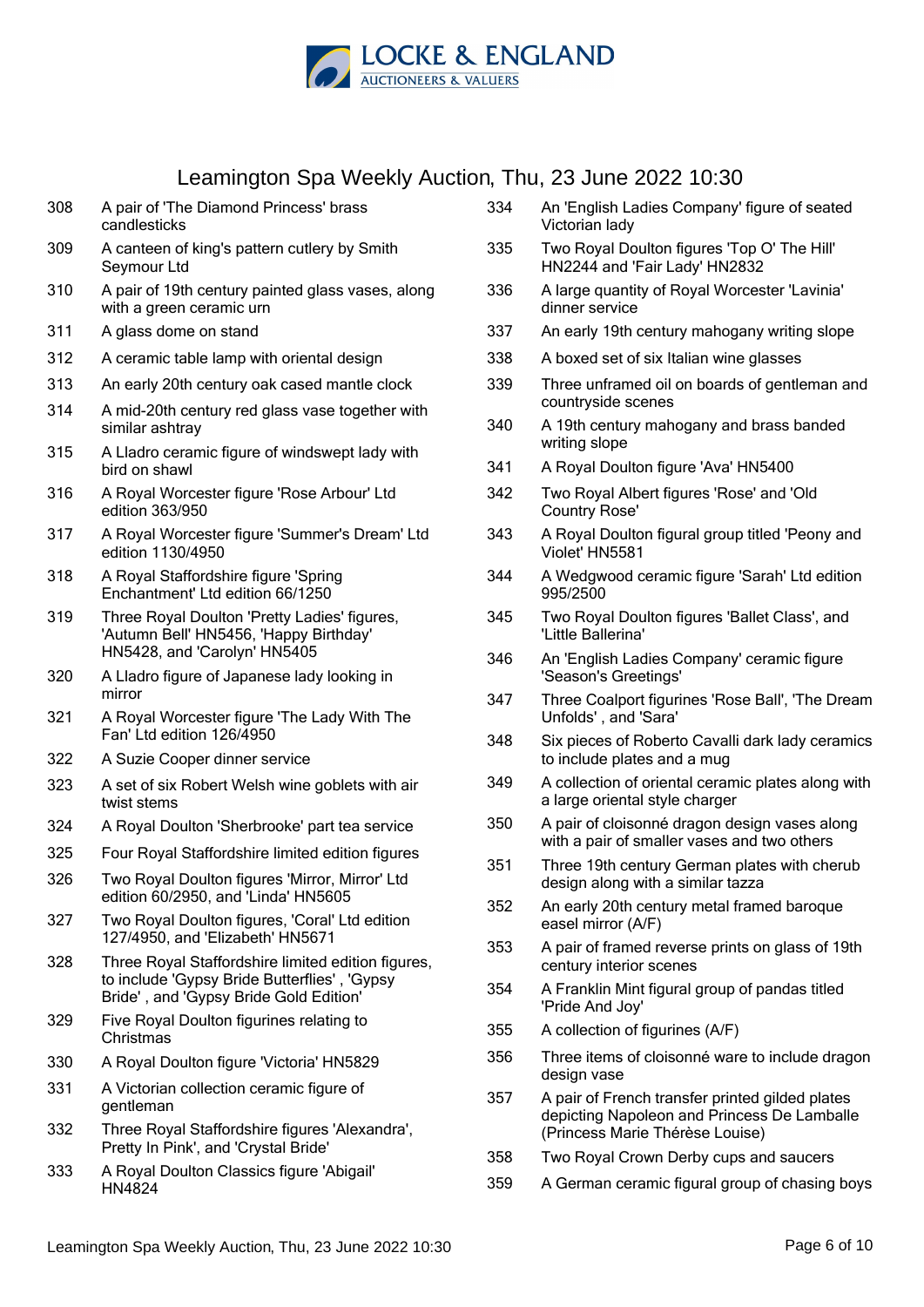

- 360 A Meissen figure of monkey playing bagpipes
- 361 A Beswick model of a Golden retriever
- 362 A Royal Worcester figure of a mermaid holding shell
- 363 A pair of 18th century brass candle sticks
- 364 A Beswick model titled 'Shepherd Sheepdog' along with a Royal Doulton figure of a Border Collie and two Staffordshire dogs
- 365 19th century cranberry glassware with painted design of children along with a similar blue glass one etc.
- 366 Two brass postage scales on mahogany bases
- 367 A Royal Standard Bonnie Scotland tea service
- 368 A collection of 19th century German ceramics with painted design of children to include plates and tasers
- 369 Three items of blue Bohemian glass to include vase and oversize goblets
- 370 Two boxed Royal Worcester serving plates along with cake slices, knives etc.
- 371 A pair of 19th century corner wall shelves with velvet lining and beveled oval plates
- 372 A collection of oriental ware to include soapstone carving of bird on branch, lacquered pot etc.
- 373 A 19th century parquetry jewellery box along with a musical box and mahogany box containing cards
- 374 An early 20th century glass ceiling hanging light shade
- 375 A giltwood wall bracket with cherub design
- 376 A pair of brass urns on slate plinths
- 377 Two engraved brass chargers
- 378 An Amersham enameled child's oven along with a boxed Vulcan sewing machine
- 379 Fourteen unframed posters for the James Bond film 'Quantum of Solace'
- 380 Brassware to include a cauldron on stand, boots, pestle and mortar etc.
- 381 Two shooting sticks
- 382 A pair of Wedgwood limited edition figurines titled 'The Dancing Hours' along with a molded reclining lady
- 383 Four items of French Quimper style ceramics
- 384 A spelter model of lady titled 'Le Danse'
- 385 An Edwardian mahogany and marquetry mantle clock
- 386 A 19th century glass power pot with floral design
- 387 Three ceramic models of children playing musical instruments along with one holding an urn
- 388 Three Royal Worcester tyg along with a miniature basket
- 389 A silver hallmarked toilet mirror along with two brushes
- 390 A Beswick Tom Kitten figure along with a figure of Tom & Jerry and Wade Whimseys etc.
- 391 A school bell lacking a handle
- 392 A pair of oriental vases (A/F) along with a ginger jar
- 393 A framed display of five WWII medals
- 394 A Poole Pottery tobacco jar
- 395 A Mdina glass scent bottle
- 396 A collection of ceramicware to include Doulton Burslem bowl, candle snuffers, miniature figurines etc.
- 397 A collection of Jaguar posters
- 398 A quantity of bank notes, coins and a travel case etc.
- 399 A boxed 'The Classic Bear Samuel'
- 400 A Hacker transistor radio along with a Roberts radio
- 401 An eastern wicker tantalus having a coloured glass jug and a set of six coloured glass beakers
- 402 An ornate ceramic cherub design oval mirror of small proportions
- 403 An eastern brass and copper teapot
- 404 A set of six 19th century continental cups and saucers
- 405 A Christmas design tin containing an assortment of marbles
- 406 A pair of open arm dolls house chairs
- 407 A box of assorted embroidery and manicure items
- 408 A pair of cast metal cherubs
- 409 A 19th century walnut travelling watch stand together with a dome topped display case
- 410 An early 20th century dress with pattern in box
- 411 An assortment of plated ware together with a glass match strike, small teapot, sugar bowl, etc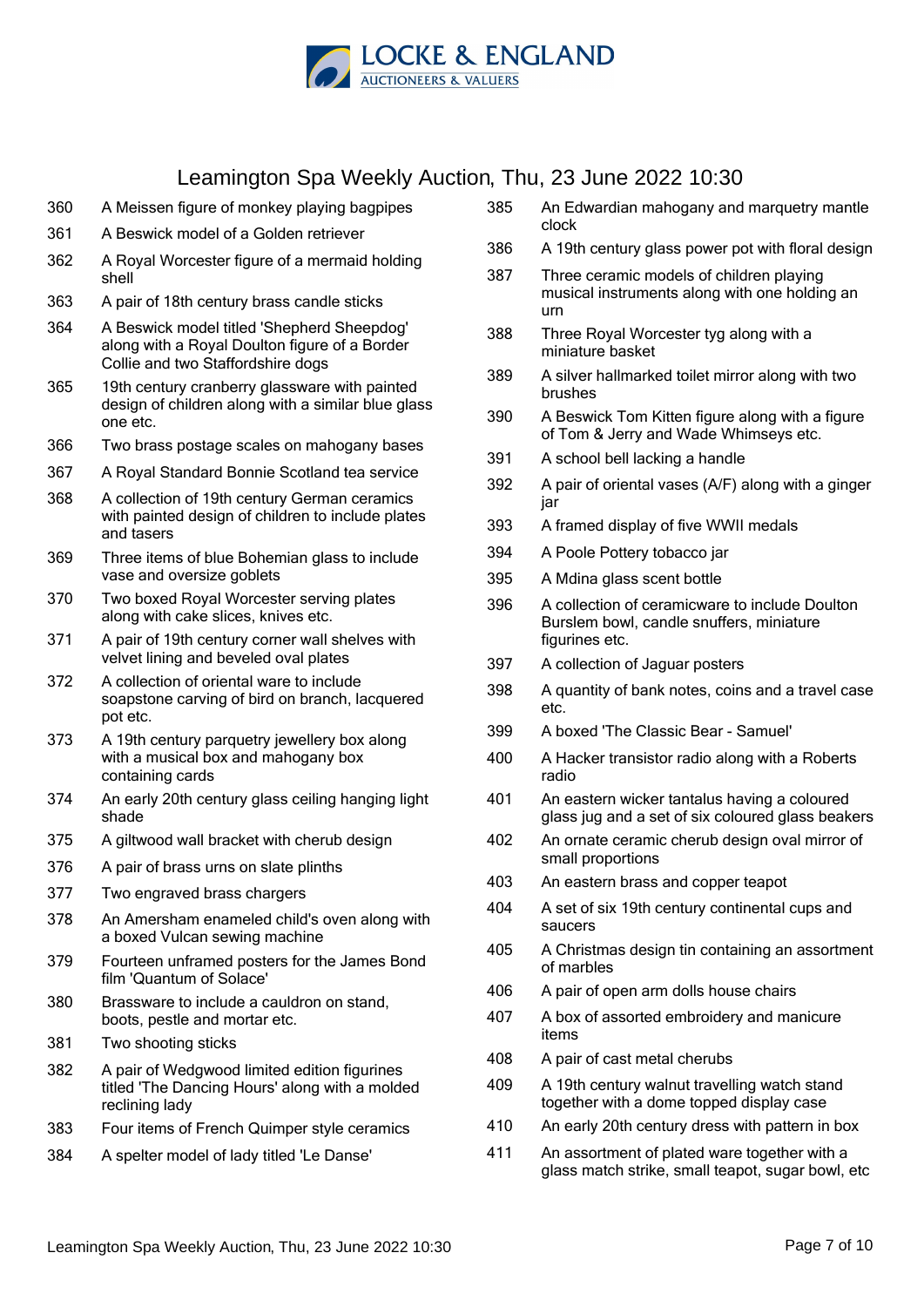

- 412 Two volumes of the history of Tom Jones by Henry Fielding together with two volumes of 'The Memoires Of Jacqueline Cassanova'
- 413 A cast model of cherub playing pipes
- 414 A box containing a quantity of 12 piece watercolour sets
- 415 A set of four framed and glazed Blackmanns hunting prints together with one other
- 416 A tray containing a quantity of fans
- 417 A quantity of lady's shoes
- 418 A mounted antler together with a desktop ink stand with stag design and a horn desktop pen rest
- 419 A Mamod steam traction engine with box
- 420 A carved wooden model of young boy and girl together with a plaster model of two young boys
- 421 Two blown ostrich eggs
- 422 A gilt metal and glass carriage together with two miniature ceramic headed dolls
- 423 A quantity of crested ceramics
- 424 A quantity of boxed die cast toys by Matchbox 'Models Of Yesteryear' etc
- 425 A collection of horse brasses
- 426 A quantity of coloured glass bottles
- 427 A pair of wooden carved fretwork fairy lights
- 428 Two cycle seats by Brooks along with a set of bicycle handlebars
- 429 A boxed Lexibook 'Chessman Elite'
- 430 An early 20th century teddy bear
- 431 A ceramic headed doll having 'BSW' embossed to back of head
- 432 A reproduction metalwork angle poise style lamp
- 433 An early 20th century teddy bear
- 434 Two Veritas woodworking planes
- 435 A cased set of Axminster router bits
- 436 An early 20th century block plane
- 437 A box containing a quantity of die cast coaches and trucks
- 438 A pair of leather cased early 20th century field binoculars
- 439 A collection of Swiss made turning chisels
- 440 An early 20th century possible French artist's box containing pallette, brushes, etc
- 441 A cased set of Freud woodworking routing mix set together with a boxed assortment of other router pieces
- 442 A box containing a quantity of set squares, woodworking marking gauges, levels, etc
- 443 A box containing a large quantity of cast metal pencil sharpeners in the form of various items to include paddle boats, cars, coffee grinders, etc
- 444 A mid-20th century Enfield oak cased Westminster chime mantle clock
- 445 A tray containing a quantity of boxed and unboxed Corgi die cast toys together with three 8 track cassettes
- 446 A boxed 80 piece canteen of cutlery by Versailles France
- 447 A Walker cane salmon fishing rod
- 448 A flying V style electric guitar
- 449 A Kay KB54 five string banjo
- 450 Four Royal Doulton figurines, 'Winter Bell' HN5466, 'Elaine' HN4865, 'Kate' HN5527, and 'Georgia' HN5540
- 451 Four Royal Doulton figurines, 'Spring Ball' HN5467, 'Summer' HN5322, 'Autumn' HN5323, and 'Priscilla' HN4738
- 452 Four Royal Doulton figurines, 'Summer Ball' HN5464, 'Megan' HN5512, 'Emma' HN5426, and 'Joanne' HN5562
- 453 A mid-20th century ceramic headed doll, having 'AM Germany 35/6K' embossed to back of neck
- 454 An early 20th century green man with big ears stuffed with shavings together with a hand puppet of monkey
- 455 A large stamp album containing a quantity of stamps
- 456 A mid-20th century copy of Walt Disney's Topolino together with one other from 1936
- 457 Two leather bound volumes (1 and 2) of the Holy Bible together with eight volumes of ' Gibbons' Roman Empire'
- 458 A collection of flatware
- 459 An album containing film star photos to include Marilyn Monroe, Tony Curtis, Jack Lemmon, etc
- 460 A quantity of medals together with a framed and glazed honorary discharge plaque for Pvt Arthur William Humphreys no. 9199 'The Royal Warwickshire Regiment' dated 27th July 1970
- 461 An 1854 copy of Cassell's Illustrated Family Paper volume 1
- 462 A quantity of paper notes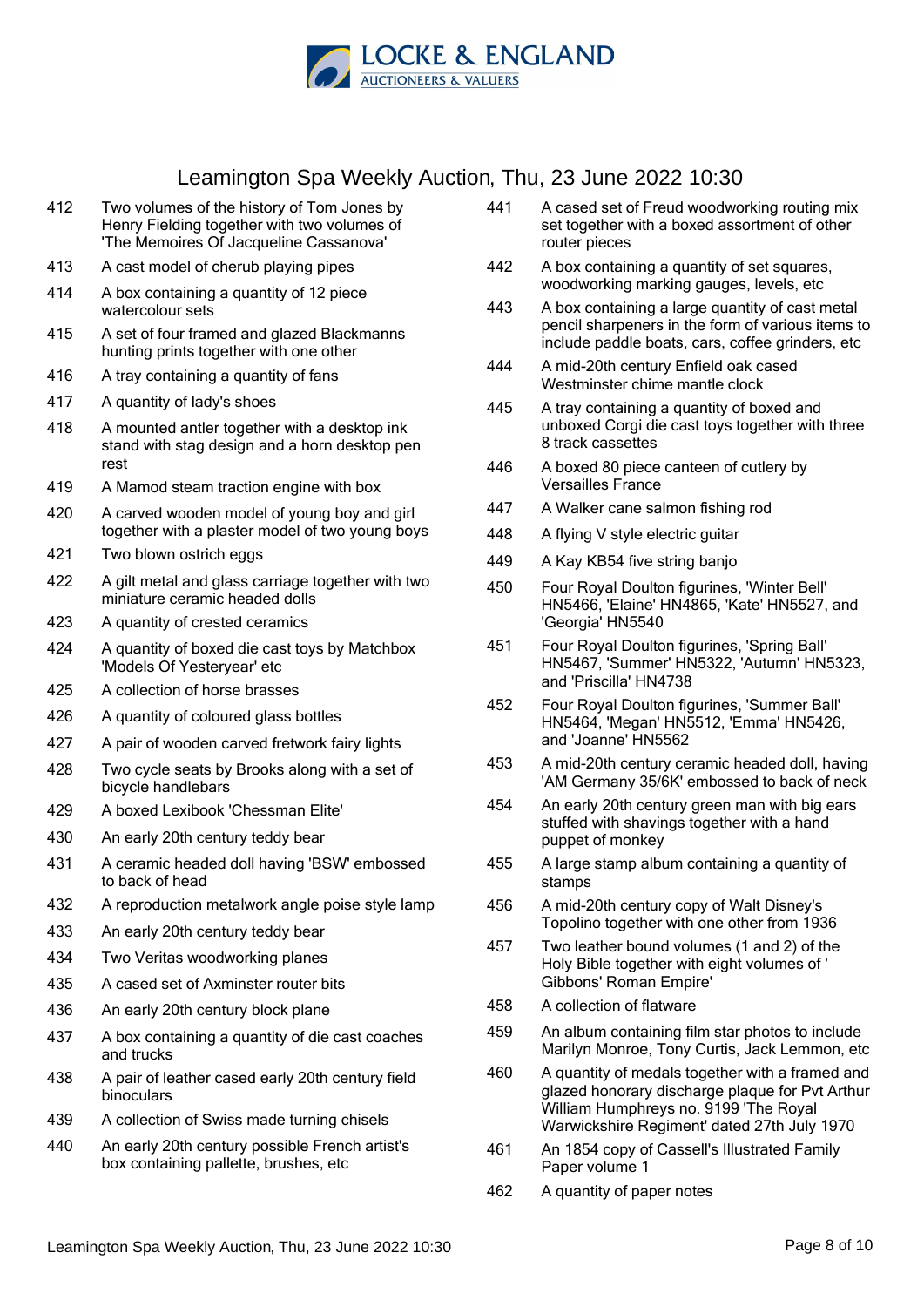

- 463 A folder containing a quantity of postcards
- 464 A blue carton containing a quantity of modern pocket and wrist watches
- 465 Four car badges , RAC, AA, etc
- 466 A bag containing a quantity of silver hallmarked items to include salt spoons, sifter, spirit labels,  $\mathsf{a}$ tc
- 467 A bag containing a quantity of hallmarked items to include belt buckle, pin tray, desktop calendar, etc
- 468 A 19th century style travelling watch stand together with an American yellow metal pocket watch
- 469 A bag containing three silver hallmarked photo frames, two of which are circular
- 470 A carved wooden box containing an assortment of costume jewellery and watches
- 471 A silver hallmarked oval embossed snuff box
- 472 A bag containing an assortment of medals, badges, and service medals
- 473 Two autograph albums with various autographs along with drawings
- 474 A carton of assorted costume jewellery
- 475 A tray containing a quantity of miniature figures, cups, etc
- 476 A tray containing a quantity of ceramic ware to include floral planters, blue and white bowl, cups, saucers, etc
- 477 A tray of ceramic doll's house tea sets, cups, saucers, etc
- 478 A tray of early 20th century books, some leather bound to include 'Through The Looking Glass', ' A Picture Album' , copy of 'Punch', etc
- 479 A tray containing blue and white ceramic ware, some by Wood and Sons
- 480 A tray containing models of locomotives, die cast model cars and spitfires
- 481 A tray containing an assortment of ceramic ware to include blue and white Jasperware, clown figurine, etc
- 482 Four trays of hand tools to include hammers, chisels, moulding planes, etc
- 483 Two trays of decorative ceramic ware to include figure of fox, cups, saucers, etc
- 484 A tray containing a part Royal Doulton 'Melissa' dinner service from 'The Romance Collection' HN5087
- 485 A tray containing a quantity of redeemed stamps and postcards
- 486 A tray containing a Royal Worcester tureen, large modern fruit bowls, etc
- 487 A tray containing two plated tureens, glass decanters, silver hallmarked photo frame, etc
- 488 Two trays of ceramic ware to include Royal Worcester tureen, oriental style teacups, bowls, etc
- 489 Two trays of assorted items to include table lamps, wooden mirrors, etc
- 490 A tray containing a quantity of ceramic collector's thimbles with display stands
- 491 A tray containing two part tea sets by Paragon and Richmond, to include cups, saucers, plates, etc
- 492 A tray containing 'The Old West' by Time and Life Books
- 493 A tray containing a quantity of glass and fabric light shades
- 494 A tray of mid-20th century 'Chelsea' ceramic ware by Winton
- 495 A tray containing a gilt metal wall sconce, gilt cherub, etc
- 496 A tray containing Spanish dolls, Christmas design doll, oriental style doll, etc
- 497 A tray containing gilt metal wall sconces, metalwork picture frame, etc
- 498 Two trays of ceramic ware to include cottages, Goebel plate, blue and white bowl, etc
- 499 Two trays of brass effect light fittings
- 500 A tray containing a quantity of film posters to include 'The Tooth Fairy', 'Contagion' , 'The Blind Side', etc
- 501 A tray containing gilt metal fire dogs, gilt plaque, oval framed picture
- 502 A tray containing a large quantity of used stamps
- 503 Spare lot.
- 504 An assortment of demi johns and brewing equipment
- 505 A tray of assorted glassware to include vases, oil lamp chimneys, etc
- 506 A hydraulic trolley jack
- 507 Two trays containing glassware, ceramic bowls, ginger jar, etc
- 508 A PVC carton of assorted boxed gift sets
- 509 A box of LEGO boxes